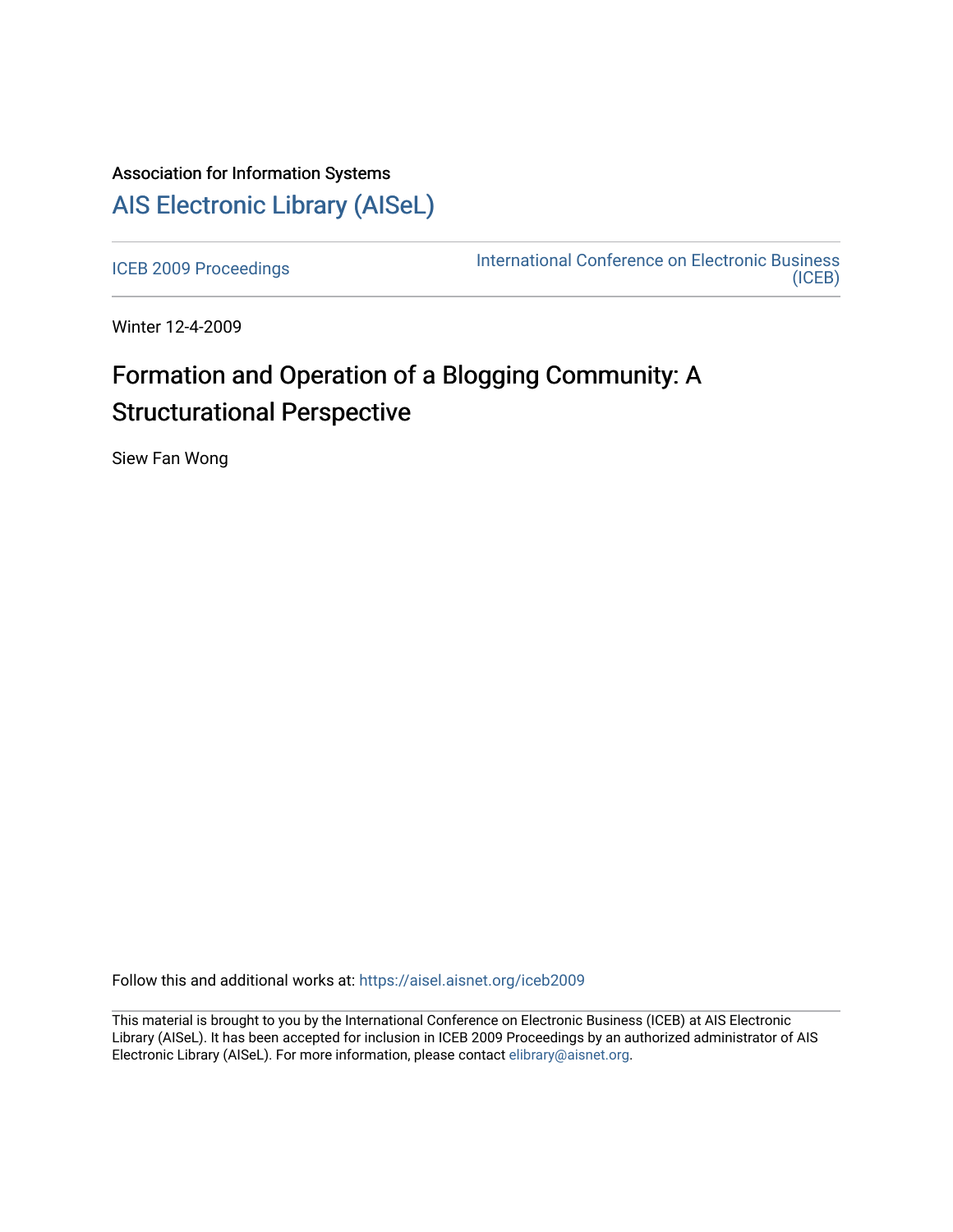## **FORMATION AND OPERATION OF A BLOGGING COMMUNITY: A STRUCTURATIONAL PERSPECTIVE**

Siew Fan Wong

Faculty of Information and Communication Technology Universiti Tunku Abdul Rahman, Malaysia wongsf@utar.edu.my

#### **Abstract**

Blogging is popular. It has emerged as a formidable phenomenon that not only draws massive daily following but also shifts the paradigm of human interaction. As a new communication genre, blogging has no specific governing bodies to manage the entity. This raises interesting questions on how is a blogging community being formed and how does it function. Founded on Structuration Theory, this paper applies the concepts of structure and agency as well as signification, legitimation, and domination to explain the formation and operation of a blogging community. The framework is valuable in serving as the basis for understanding how rules and practices are produced and reproduced to govern smooth functioning and operation of a virtual blogging community.

Keywords: Blogging, Structuration Theory, Structure, Duality, Social Networking

#### **Introduction**

Blogging is popular. It has emerged as a formidable global phenomenon that draws massive daily following. According to technorati.com, a search engine that tracks blogs, since 2002, it has indexed 133 million blog records. About one million blogs are being created everyday in 81 different languages [13]. Blogpulse.com [7], another blog tracker, identified over 107 million blogs as of October 12, 2009 and reported that 70,663 new blogs were added within the last 24 hours.

With blogs, sharing and publishing of ideas, opinions, and thoughts become almost effortless. Everyone seems willing to assume the role of writers or journalists as well as that of listeners, freely expressing, communicating, sharing, collaborating, debating, analyzing, and reflecting ideas, opinions, emotions, and thoughts online. From the teenager next door to the grandmother down the road, from the hairstylist at the corner shop to the professor in a university, from an ordinary citizen to the premier in office, all are riding the wave of writing and reading blogs. Apparently, blogging is becoming a mainstream communication and interaction medium that permeates every inch of our society and defies limitations of gender, age, and professions.

With virtually no designated governing authority on blogs, questions many are interested in knowing are how is a blogging community being formed, how does it function, how are rules and practices being enforced, etc. This paper uses Structuration Theory as the theoretical framework to explore the questions above. Specifically, it applies the concepts of structure and agency as well as signification, legitimation, and domination to the formation and operation of a blogging community.

### **Structuration Theory**

Introduced by Anthony Giddens [4], Structuration Theory is a meta-theory that focuses on understanding the relationship between individuals (i.e., human agency) and society (i.e., structure). According to this theory, human agency and structure do not constitute separate realities. Rather, they form a "mutually constitutive duality"[8, p. 129] where human agents constantly draw on structure when they act, and at the same time, human actions will help to produce and reproduce the structure. This interplay between human agency and structure enables dynamic evolvement of both entities.

#### **Structure**

Structures are rules and resources that human agents draw on to direct their formation of meanings and beliefs, and guide their interpretations and actions. Giddens [4] differentiates between rule of social life and formulated rule. The former refers to "techniques or generalizable procedures applied in the enactment/reproduction of social practices" while the latter is "codified interpretations of rules rather than rules as such" [4, pp. 17-23]. As for resources, Giddens distinguishes between allocative and authoritative resources. Allocative resources are "transformative capacity generating commands over objects" while authoritative resources are "transformative capacity generating commands over persons or actors" [4, p. 33].

Since structure is made up of rules and resources, it may enable one's actions. At the same time, it may also constrain one's activities. When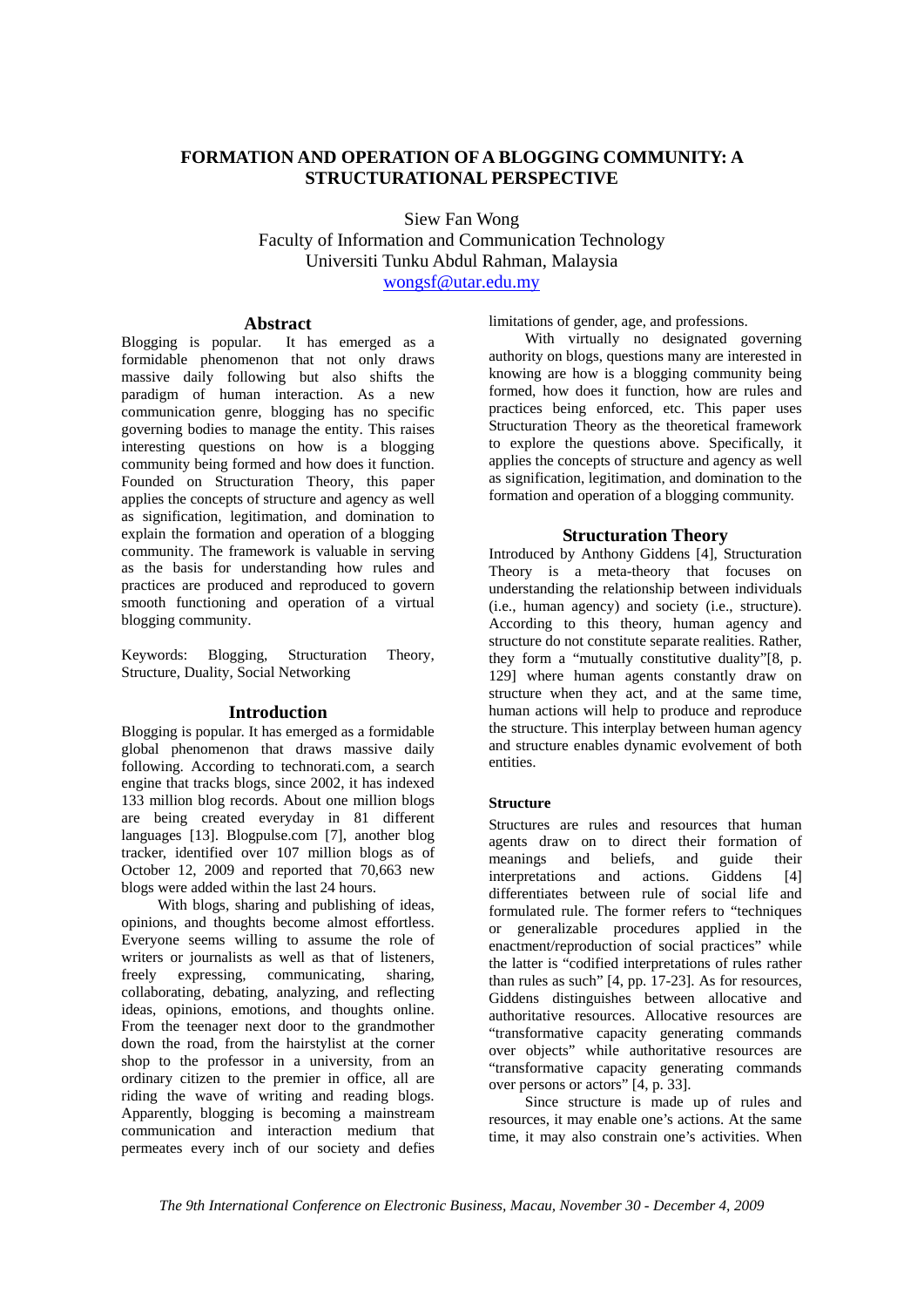functioning in a social setting, human agents draw on three types of structure: signification, domination, and legitimation. These three structures mediate three types of interaction (i.e., communication, power, and sanction) via three

modalities (i.e., interpretive scheme, facility, and norm). Figure 1 depicts the relationships between structure and human interaction through the mediation of modality.



Figure 1: Duality of Structure (adapted from [4, p. 29])

Structure of signification informs human agents about the role of each individual in a social setting. It consists of rules, assumptions, and knowledge that define human interaction and assist human agents in making sense of on-going activities around them. The extent to which structure enables and constrains human interaction is exercised through interpretive schemes. In daily interaction, human agents draw on share meanings from the structure of signification. At the same time, their interaction will produce and reproduce the structure of signification.

Structure of domination conveys message about the power a human agent holds in a social setting. During interactions, human agents draw on the structure of domination to exercise their power. This is possible through the use of facility that provides power over the control of material products and people. Since power is mobilizable and transformable, in the process of interaction, human agents will produce and reproduce the structure of domination.

Structure of legitimation defines appropriate behavior in a social setting. It consists of norms that human agents draw upon during interaction to sanction their own and others' conducts. Hence, norms are made up of rules or standards of morality that govern legitimate conducts. In the process of sanctioning their actions, human agents produce and reproduce the structure of legitimation.

The separation of structure into three dimensions of signification, domination, and legitimation is only for analytical purposes [4]. In practice, these dimensions are highly interdependent. Every time human agents interact

with one another, they draw on existing understanding, resources available, and norms to help them define and shape their current instance of interaction. These processes constantly produce new structure and modify existing structure.

#### **Human Agents**

According to Giddens [4], human agents are knowledgeable beings. When interacting with others, they constantly watch their own actions and monitor the behaviors of others. They will also reflect on instances of interaction with others to make necessary changes to their subsequent actions. Even though human agents act with certain intended outcomes, their actions may bring about unintended consequences. Therefore, the production and reproduction of an accepted behavior by human agents in a social setting may uphold desirable manners. At the same instant, the process may also promote unwanted behaviors.

#### **A Structurational Framework of Blogging Community**

The following applies the concepts of human agents and structure to the blogging phenomenon. It describes different groups of human agents that exist in a blogging environment. It also discusses the structure of the blogging environment.

#### **Human Agents in a Blogging Environment**

In the blogging environment, the primary role human agents hold is that of a blogger. Bloggers, in general, can be categorized into three groups based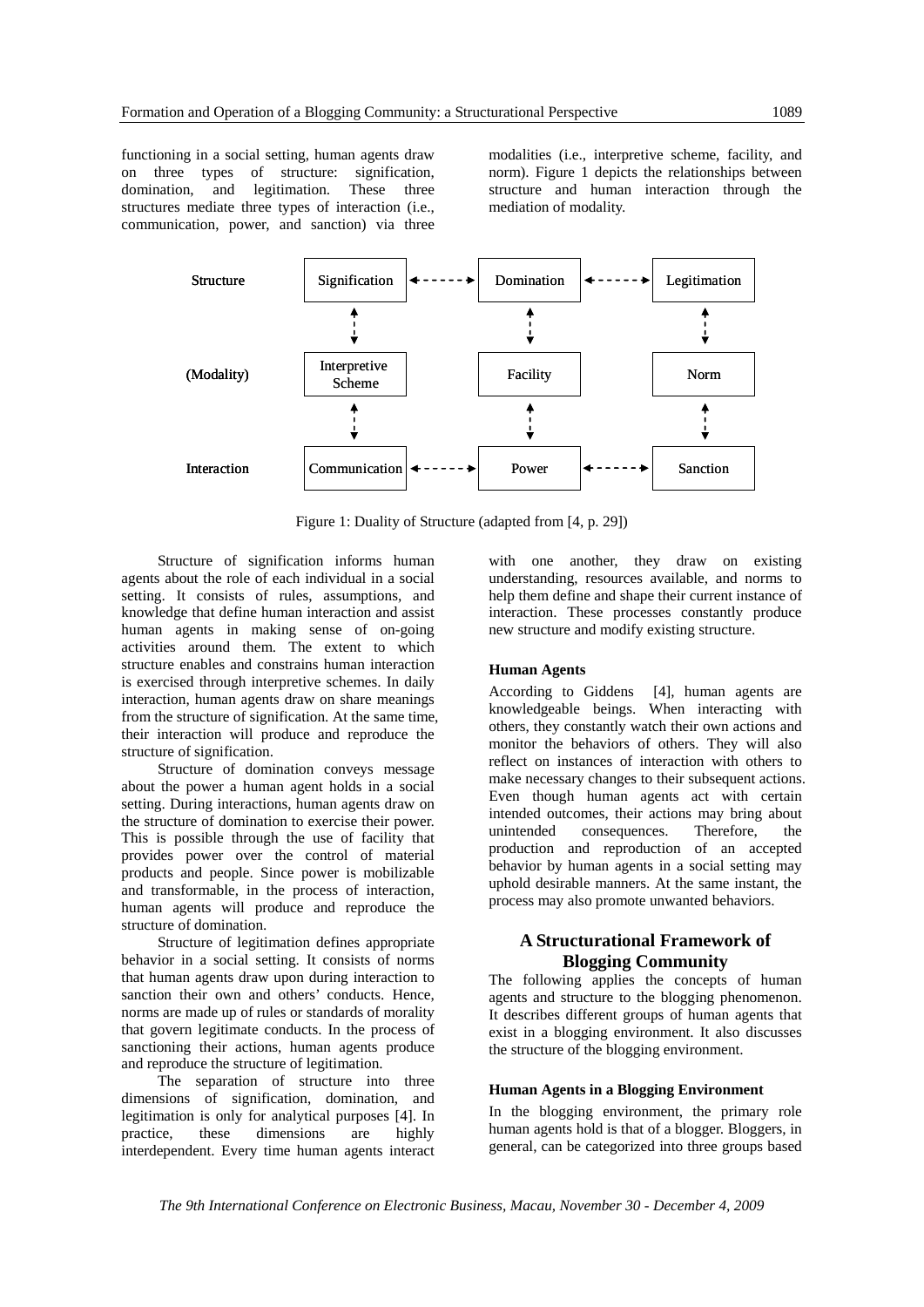on the level of activity in reading and writing blogs, (see Figure 2). The first group is "active players". Active players regularly read and write blogs. They often write their own thoughts and opinions online. At the same time, they frequently provide commentary on others' blogs. Even though active players may write and read individual blogs, their focus leans towards community blogs where there is high level of interaction among bloggers.

The second group is "passive on-lookers". Passive on-lookers frequently read blogs. However, they neither write their own blogs nor comment on others' blogs. Their goal of reading blogs is to extract and gather information. At times, passive on-lookers may treat blog reading as an entertaining activity and do so for the fun of reading what has been written by others.



Figure 2: Categorization of Bloggers

The third group of bloggers is "passive players". Passive players treat blogging as an electronic replacement of traditional diary writing. With diary writing as an agenda, the content produced by this group of bloggers is mostly personal in nature where they document their life, opinions, and thoughts [1, 9]. Even though passive players always detail their activities online, they seldom or never read others' blogs. As such, they focus almost exclusively on their own blog sites (i.e., individual blogs).

As shown in Figure 2, there is an additional group of individuals called "non-players" who neither read nor write blogs. The categorization of bloggers into three main groups, plus an additional group of non-players meets Gidden's view of human agents. According to Structuration Theory, human agents are strongly voluntaristic and "always have the possibility of doing otherwise" [5, p. 258]. This means every individual can choose whether they want to engage in the activity of blogging and how they want to participate in the activity. Non-players choose not to engage in blogging while active players take part vigorously in reading and writing blogs. Passive players and passive on-lookers choose different approaches to participate in blogging activities.

Since human agents are constantly evolving as a result of the production and reproduction of the structure of blogging, it is possible for bloggers to adjust the intensity at which they read and write blogs. For example, a passive on-looker may feel the need to express his/her disagreement when reading a comment that contrasts his/her belief. Similarly, the on-looker may feel the urge to support a position that coincides with his/her principle. As passive on-lookers begin to provide commentary on others' blogs, they slowly move into the category of active players. Similar scenario may happen to passive players when they are attracted to read and comment on others' blogs.

Another very interesting evolvement is when non-players start to move into any of the three blogger groups (see Figure 2). Such shift is evident from statistics reported by blog trackers such as technorati.com and blogpulse.com that show an increasing number of blog sites in recent years.

As more individuals join the blogging community and as more human agents become active players, there might be a need for third-party monitoring agents – i.e., the hosts of blog sites. These hosts play important roles in maintaining standards, ethics, and quality of their blog sites. For example, when a controversial topic with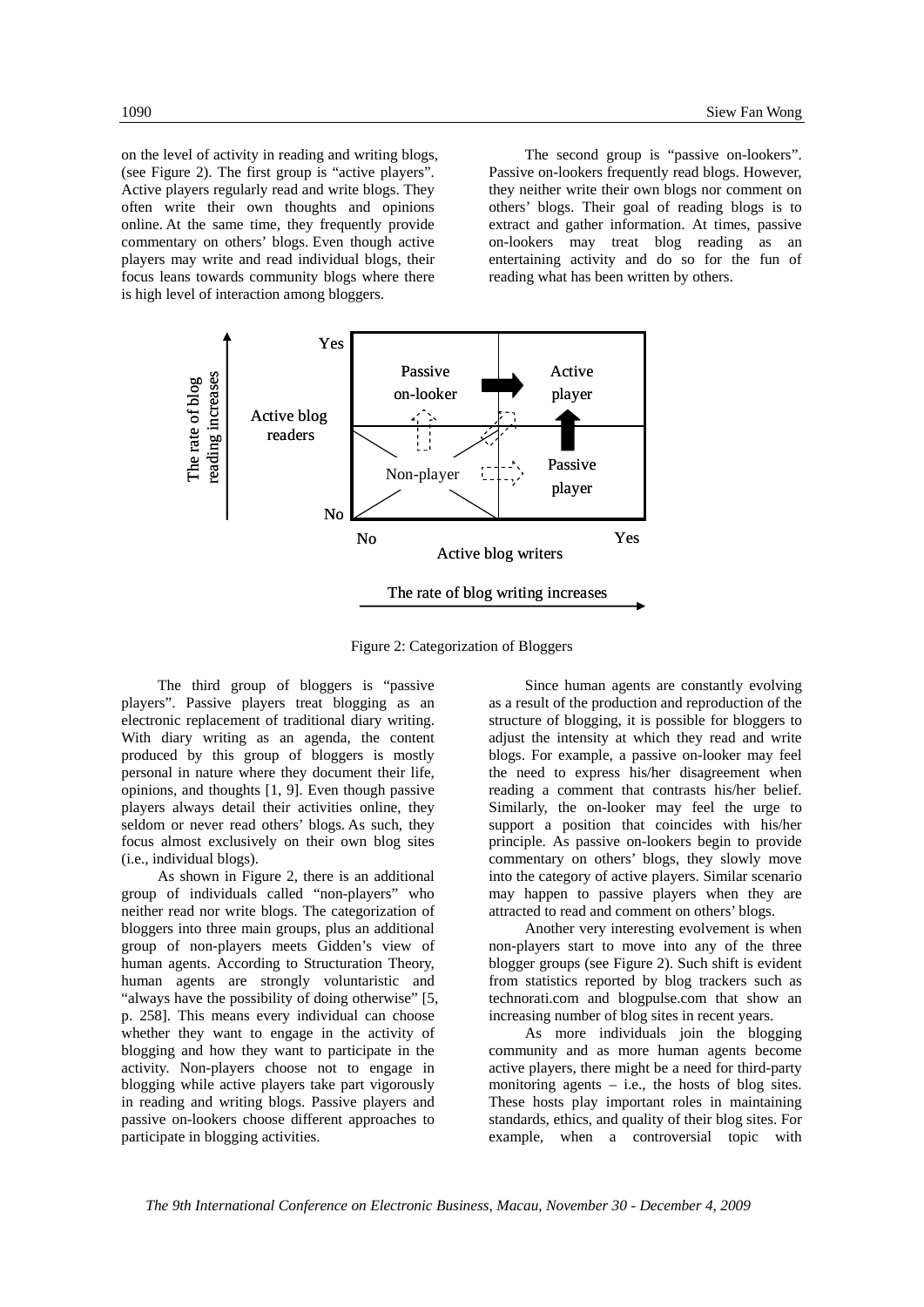undesirable consequences is being discussed or when a blogger repeatedly broken the policies of ethical posting, blog site hosts will intervene by removing those undesirable postings and by blocking future participation of the particular blogger. When comparing community blogs and individual blogs, blog site hosts seem to play a more prominent role in the former blog type.

Structuration Theory also contends that human agents are knowledgeable, therefore "every member of a society must know…a great deal about the workings of that society by virtue of his or her participation in it" [3, p. 250]. This means by being a member of the blogging community, bloggers know the modus operandi of blogs. They understand their role as bloggers. They know the topic focus of a particular blog site and they are aware of what an acceptable post is and what is not.

As knowledgeable agents, bloggers will reflectively monitor their own actions as well as others' blogging activities. This monitoring effort is evident from activities such as bloggers updating their blog sites, reflecting on others' write-ups, commenting on others' blogs, and changing their opinion after reading others' posts. Even though bloggers often write their blogs with certain intended outcomes, their articles may create unintended consequences. For example, an innocent expression of personal viewpoint may create uproar within the blogging community as well as to the structure external to the blogging community.

#### **The Structure of a Blogging Environment**

A blogging environment, bounded by its rules and resources, constitutes the structure in which the community operates. This structure is distinct from most other social structures in two ways. First, the interaction in a blogging community takes place only via texts (i.e., information posted on blog sites). This is different from traditional social structures such as that of an office setting where a group of employees work or a family setting where relatives live. In traditional structure, interaction among human agents takes place mostly face-to-face. In blogging, action and meaning are accorded primacy only through texts. This interacting method requires bloggers to have the ability to clearly and skillfully script the content of their posts in order to convey their intended messages. It may also require bloggers to read between lines in order to grasp the meaning of the writers.

Even when comparing blogging with other online text interacting media such as webpages or chat rooms, the style of interacting in blogs still constitutes a unique communication genre [2, 6, 10,

11, 12]. Specifically, the communication acts of blogs are asynchronous and asymmetrical [6, 12]. They are asynchronous because communications do not occur in real time and they are asymmetrical because communications do not occur in dyads [6, 12].

Second, the blogging community does not have any designated governing authority to formulate and impose rules and regulations. It adopts a self-regulated operating mode with very minimal if not non-existent intervention from blog site hosts. This is true especially for individual blogs. Together, the unique communication method of blogging along with its lack of governing authority shapes the three structures of signification, domination, and legitimation in the blogging community.

In a self-regulated blogging environment, members understand their own role as well as the role of other players. They recognize the responsibilities of blog site hosts, blog owners, writers, and readers. They also know the topics and contents that are appropriate for a particular blog site based on its objectives. Accordingly, bloggers will publish only suitable write-ups on the site. The knowledge bloggers have toward blogging and blog sites forms the structure of signification. This structure will evolve over time. For example, the contents of a blog site may shift from one topic area to another. Similarly, the ideology of a blog site may change from a conservative position to a liberal stance.

Structure of domination conveys message about the power of different parties in a blogging environment. The most evident one being blog site hosts who have the power to remove an inappropriate post and stop an undesirable blogger from continue participating in their blog sites. Among bloggers, opinion leaders are able to draw on their persuasive writing power to gain reader approval. They are the authoritative figure in content discussion. When they promote a message, it diffuses faster compared to the one promoted by a non-leader [9]. Thus, opinion leaders are able to draw on the structure of domination to champion their course and strengthen their position. Since power is mobilizable, it is possible for another opinion leader to emerge and replace the existing blog leader.

Structure of legitimation defines appropriate and ethical blogging behavior. It informs bloggers what is expected of blog contents and what type of language is acceptable. Whenever a blogger violates this expectation, the members will react. For example, they may express their disapproval with the blogger. In a worse case, they may censure the blogger.

As bloggers interaction, existing structures of